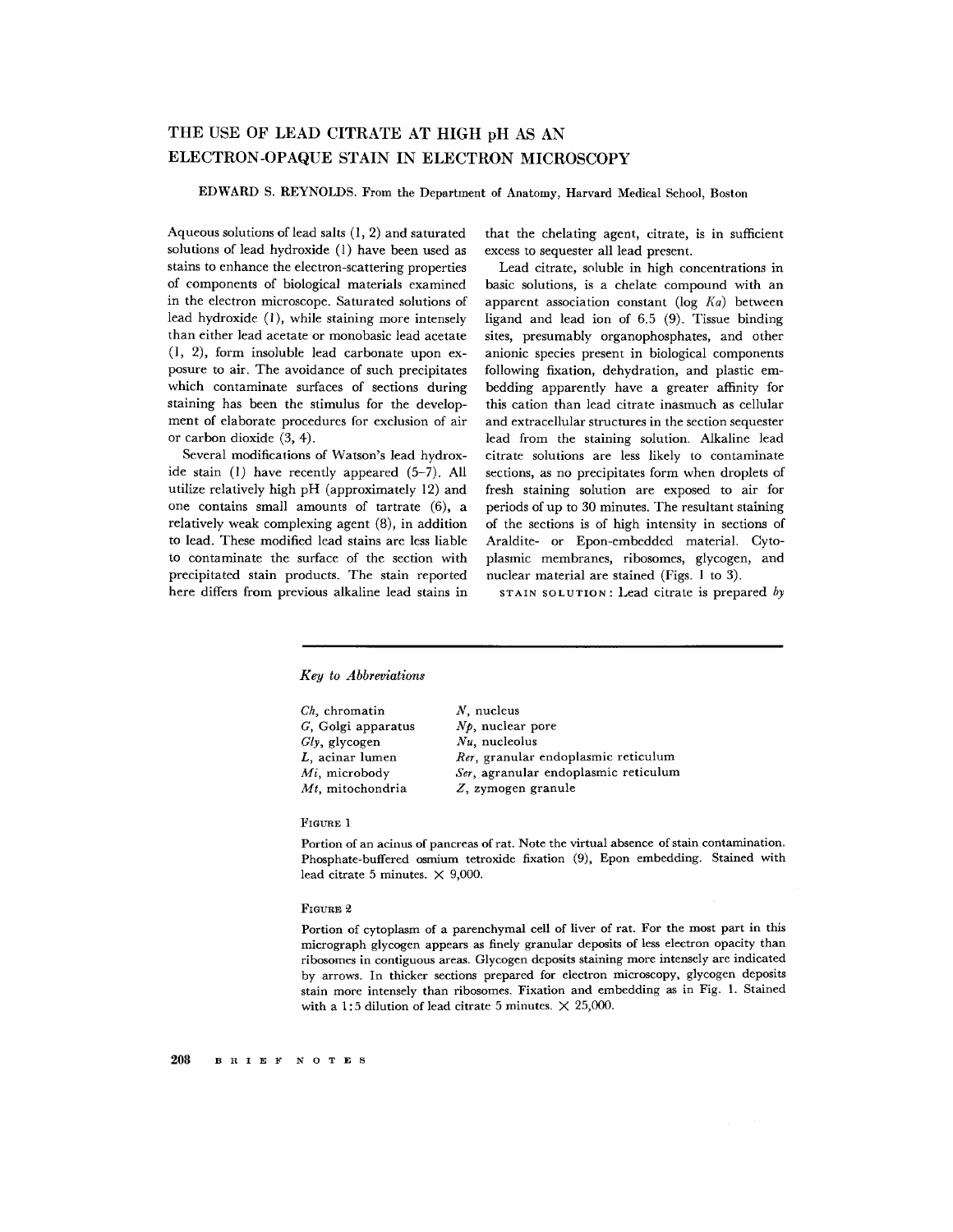

209 B R I E F N O T E S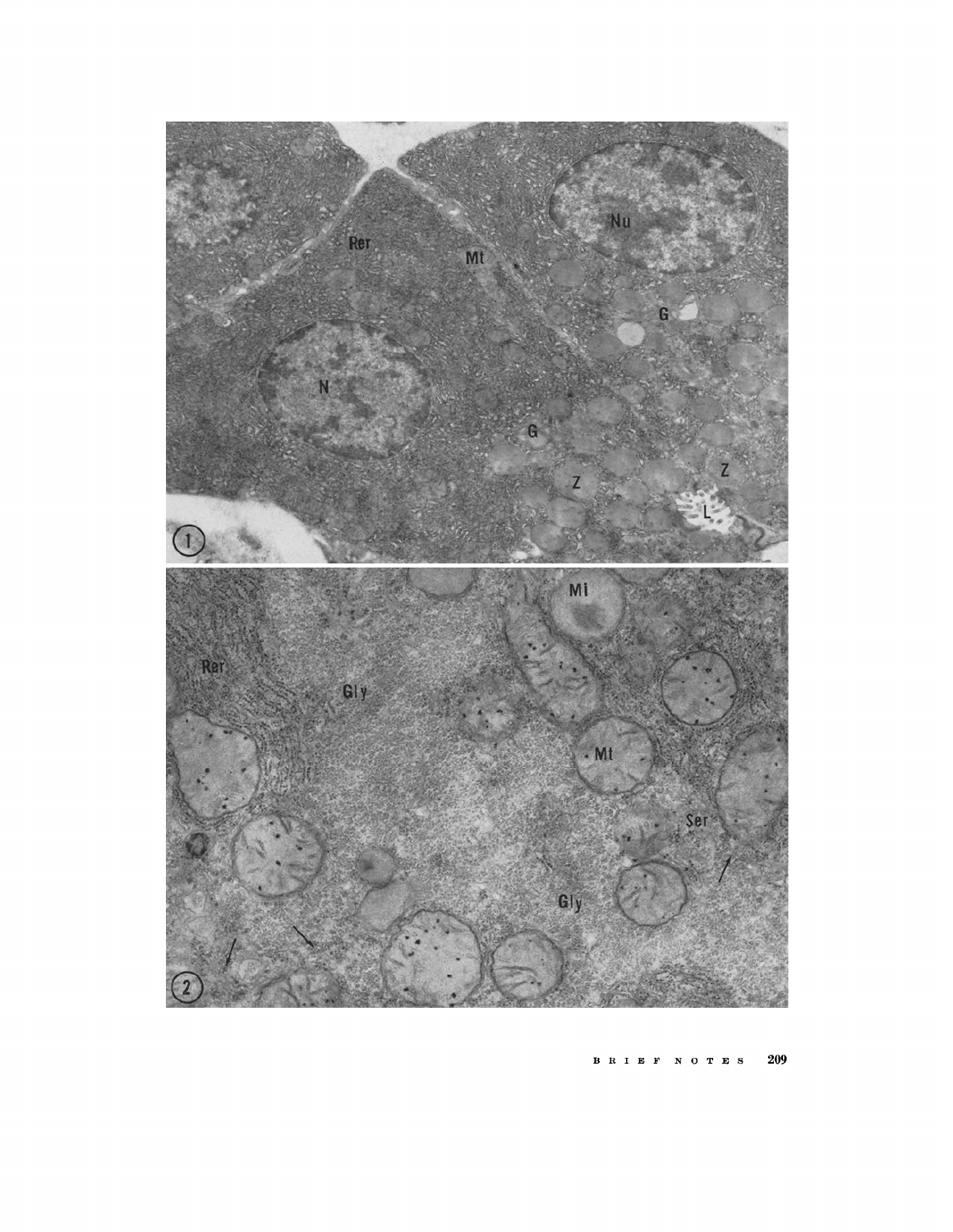*placing* 1.33 gm  $Pb(NO_3)_2$ , 1.76 gm  $Na_3$  ( $C_6H_5O_7$ )  $\cdot$  2H<sub>2</sub>O<sup>1</sup> and 30 ml distilled water in a 50 ml volumetric flask. The resultant suspension is shaken vigorously for 1 minute and allowed to stand with intermittent shaking in order to insure complete conversion of lead nitrate to lead citrate. After 30 minutes 8.0 ml 1  $\text{N}$  NaOH<sup>2</sup> is added, the suspension diluted to 50 ml with distilled water and mixed by inversion. Lead citrate dissolves and the staining solution is ready for use. The pH of the staining solution was routinely found to be 12.0  $\pm$  0.1. Faint turbidity, if present, is usually readily removed by centrifugation.

The staining solution, stored in glass or polyethylene bottles, is stable for a period of up to 6 months. With "aged" staining solutions it is advisable to centrifuge before use.

**STAINING PROCEDURE:** Grids with sections are stained by floating on single drops of staining solution. A Petri dish containing a dental waxcoated bottom is a suitable container and as many as thirty or forty grids can be accommodated at a single time. Staining times and stain concentrations vary depending upon fixation and embedment. Usually methacrylate-embedded tissue is stained for 5 to 10 minutes and that in Epon, Maraglas, and Araldite for 15 to 30 minutes with the stain as prepared. Tissues fixed in phosphatebuffered osmium tetroxide (10), or glutaraldehyde (11) stain so intensely, however, that staining times are reduced to 5 minutes and the stain solution diluted 1:5 to 1:1000 times with 0.01 N NaOH to prevent overstaining. Digestion and leaching of tissue components have not been observed within the limits of the staining times employed. Following staining, grids are washed sequentially in jets of 0.02 N NaOH and distilled water from plastic wash bottles, allowed to dry, and, if desired, coated with carbon.

Although carbon coating was necessary in sections mounted on grids coated with celloidin films, stained silver-gold or thinner sections of Epon-embedded material mounted on bare grids

were routinely examined without coating. Fine granularity of staining patterns due to heating of the section in the electron beam rarely occurs, even at high magnification when the intensity of the beam is at or near cross-over. When such disturbance occurs, it is often the result of overstaining and can be corrected by reduction of staining time for that material or by dilution of the stain with 0.01 N NaOH.

MECHANISM OF STAINING : The constancy of the staining picture achieved with different alkaline lead stains (Figs. 1 to 3)  $(1, 2, 5, 6)$  indicates that the chemical mechanism of staining is similar in each instance. Indeed the pH dependency of the intensity of staining of biological materials by the general class of alkaline lead stains (1, 2, 5) is also observed with lead citrate.

Divalent lead salts in aqueous solution form "basic" salts upon addition of lead hydroxide or other alkali (8, 12). These compounds of the general type  $Pb(OH)_{2}PbX_{2}$  ionize as shown in Equation 1:

$$
Pb(OH)_2PbX_2 \rightleftharpoons [Pb(OH)_2Pb]^{++} + 2X^- (1)
$$

Such a divalent cation containing two atoms of lead could well explain the enhancement of contrast at pH 12, as twice as much lead would be bound at sites where divalent lead ions  $(Pb^{++})$ would be bound at pH 7. The stoichiometry between lead (0.08 M), citrate (0.10 M) and hydroxyl ion concentration in this staining solution at pH 12 would tend to favor the presence of such a polymeric cation of lead (8, 12).

Progressive alkalization of the staining solution to pH 14 greatly diminishes the intensity of staining with lead citrate. Such treatment results in the conversion of cationic forms of lead present at pH 12 to anionic hydroxyplumbites (8, 12). Thus it is unlikely that these anionic forms of lead, which would tend to predominate at pH 14 under these conditions (12), could be considered responsible for staining at pH  $12^3$  (5-7). That cationic

<sup>1</sup> Chemicals of analytical reagent grade were used. Divalent lead salts of volatile acids tend to decompose with the formation of lead oxides upon storage. Lead salts other than lead nitrate are usable, but, as is also the case with lead nitrate, they should be of recent manufacture. If old lead salts are used, the final staining solution will be turbid and tend to stain poorly.

<sup>&</sup>lt;sup>2</sup> 1 N NaOH was prepared by dilution of 10 N NaOH, carbonate-free (Fisher Scientific Company).

<sup>3</sup> Exposure to 1 N NaOH (pH 14) for short periods of time results in obliteration of most cellular details in sections. Sections exposed successively to 1 N NaOH and lead citrate at pH 12, however, "stain" because tissue-containing areas are denser than adjacent Epon. Sections exposed to lead citrate at pH 14 do not appear to stain intensively because tissue-containing areas are less dense than adjacent Epon. Glycogen, recognizable in sections at both pH's, stains far less intensively at pH 14 than at pH 12.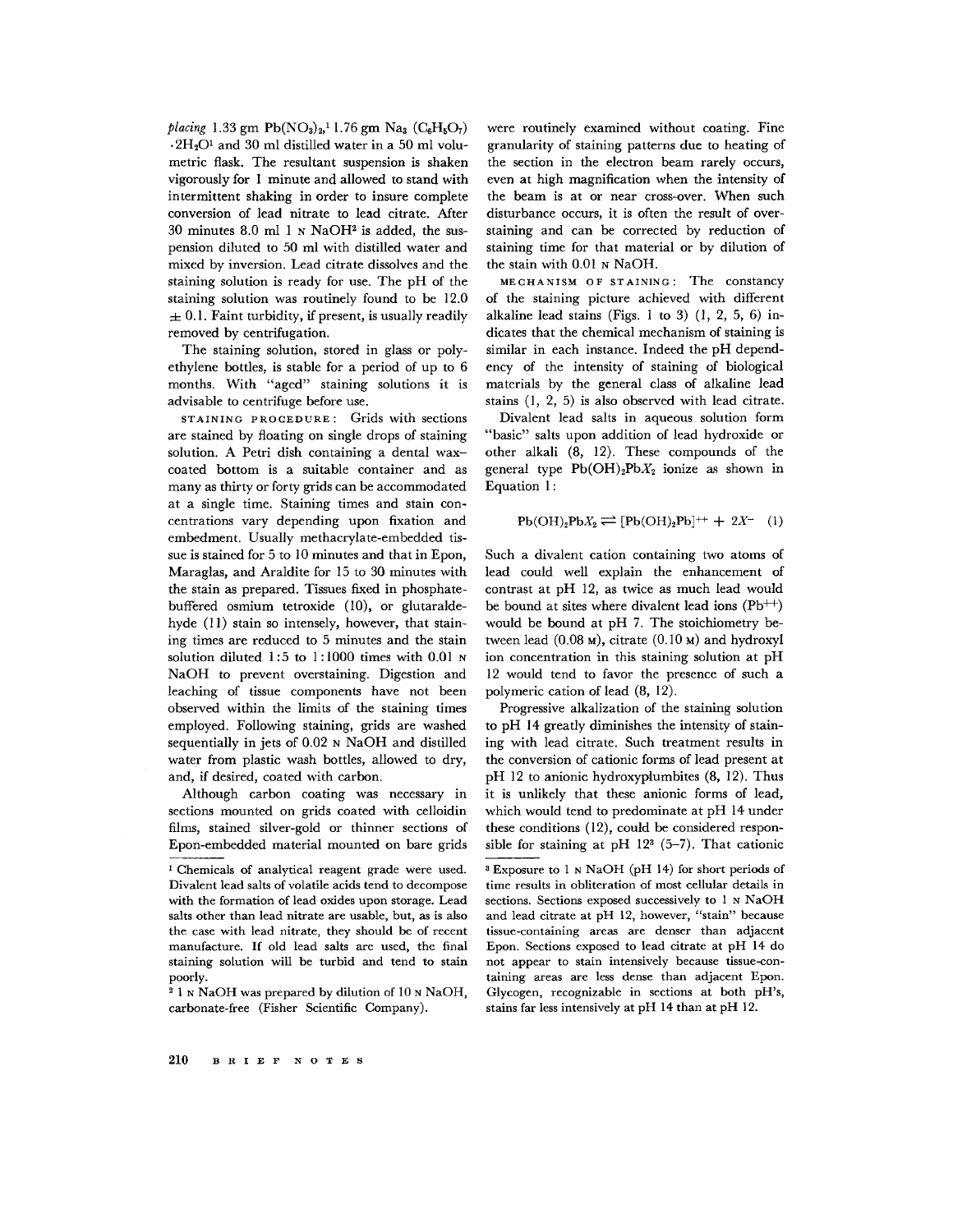

## FIGURE  $3$

Portion of nucleus and cytoplasm of a parenchymal cell of liver of fasted rat. s-collidine-buffered osmium tetroxide fixation. Epon embedding. Stained with lead citrate 30 minutes.  $\times$  48,000.